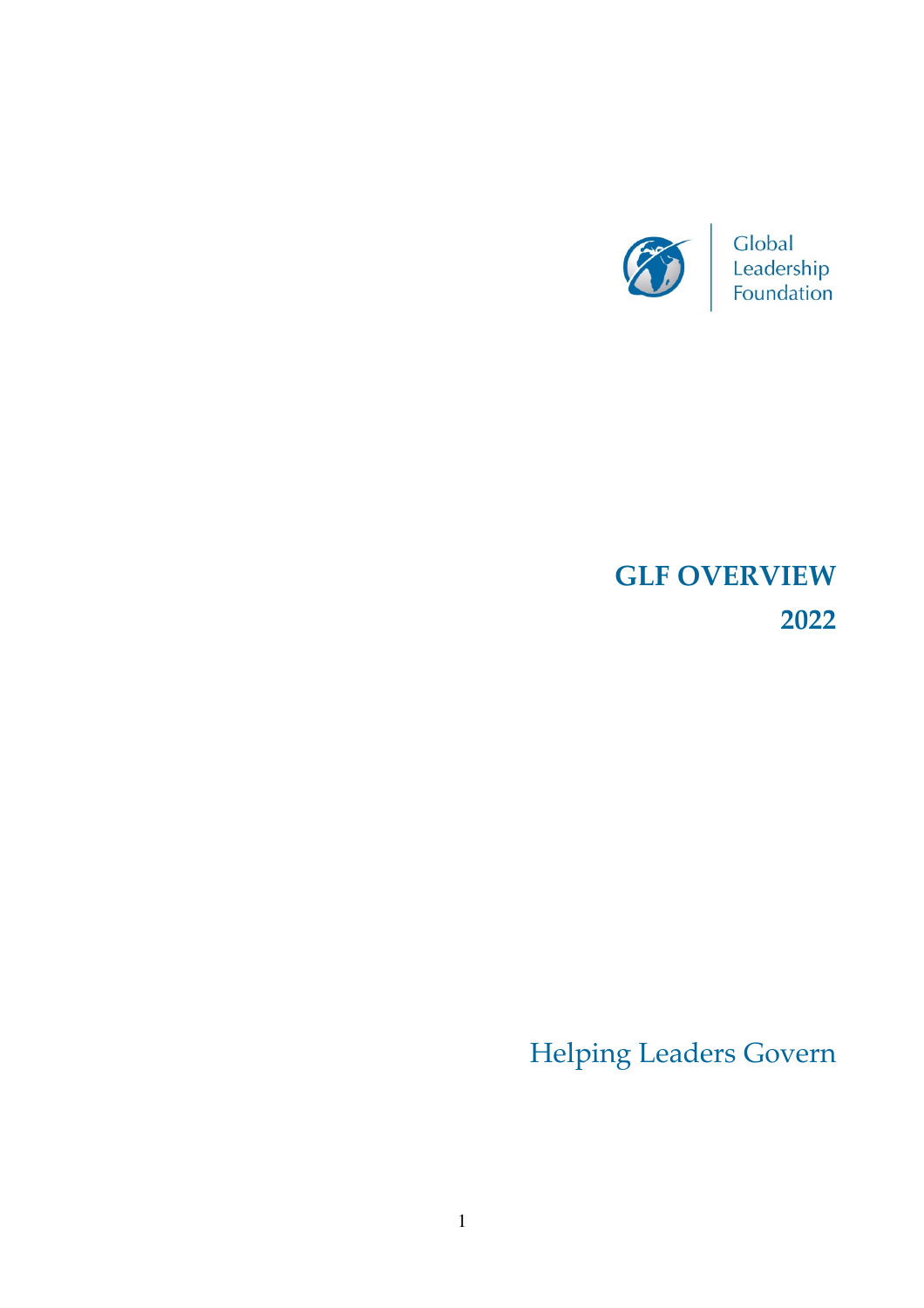## **Overview**

A global network of former senior governmental leaders offering private, discreet advice to current Heads of Government.

Supports effective political leadership and good governance.



An independent, not-for-profit organisation registered in Switzerland, founded in 2004 by Nobel Laureate FW de Klerk.

### Mission

GLF exists to support political leadership and good governance by making available the experience of former leaders to today's national leaders. GLF works discreetly and in confidence.

## **Description**

GLF is a network built around its 45 Members, all former Heads of State or Government or other distinguished leaders with first-hand experience of the difficulties of political leadership. Members contribute as private individuals, motivated by a desire to help current leaders tackle challenges similar to those they once faced.

Avoiding the spotlight, Members typically work in small teams to give private and objective advice on specific issues of concern to Heads of Government. GLF's approach is based on strict confidentiality that ensures that, if a leader is helped to take a successful initiative, he or she can assume the credit for it, strengthening and reinforcing his or her credibility.

### **Context**

Despite having a clear mandate from their electorates and at times even previous experience in public office, political leaders may often still benefit from the discreet advice of former leaders who themselves experienced similar challenges.

While GLF believes in the values of democracy, free markets and the rule of law, it comes with no agenda of its own, or of any government or organisation. The agenda is always set by the 'host'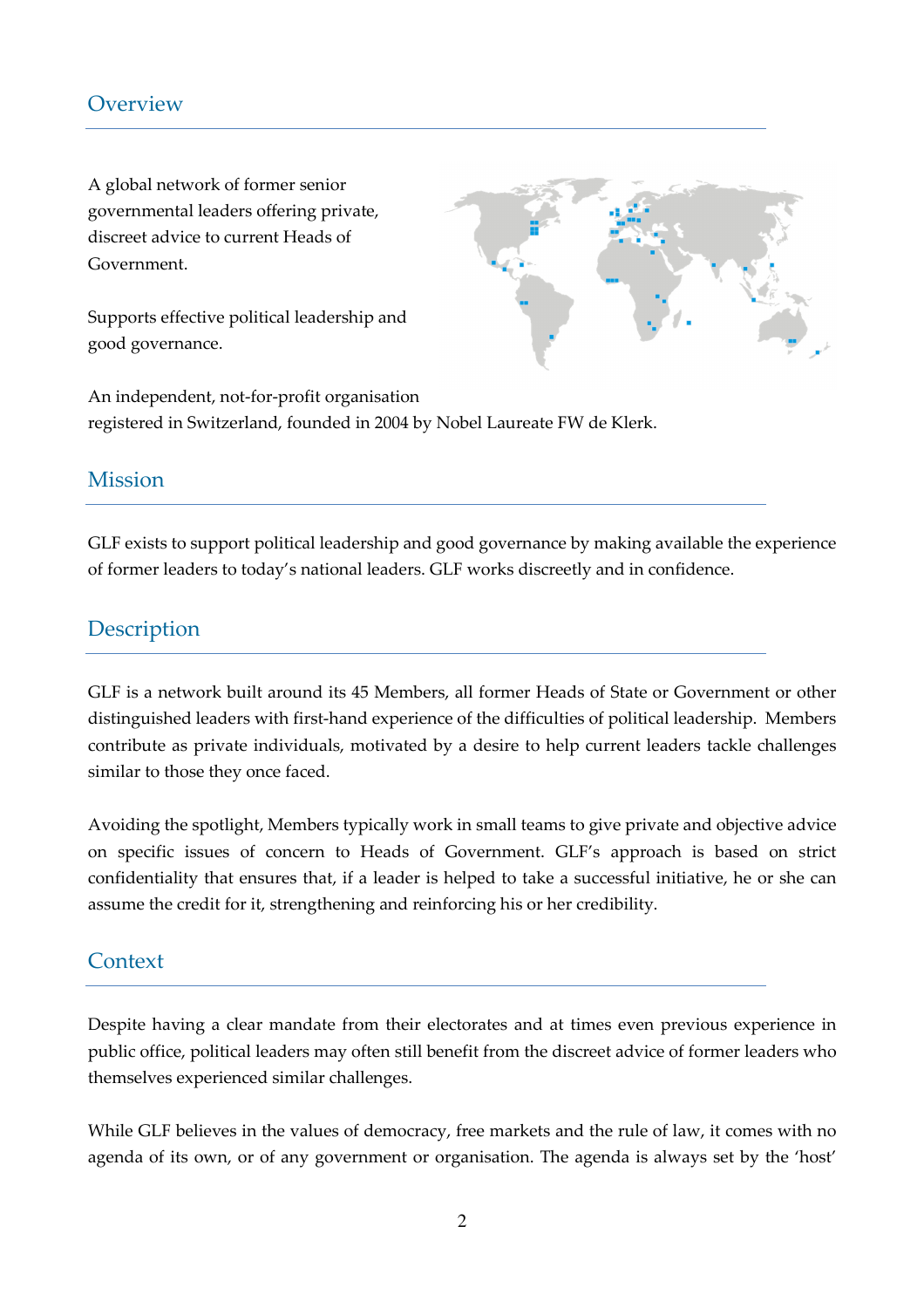Head of Government, with Members offering impartial advice, given on a peer-to-peer basis, drawing on their own personal experience.

## What kind of projects does GLF undertake?

GLF will consider requests from any leader seeking to improve the quality of life for his/her people.

Since its establishment in 2004, GLF has made a definable difference in over two dozen countries through its work on *inter alia*:

- Democratic institutions, effective governance, and transition from authoritarian rule
- Effective election management
- Regional and national security
- Political reconciliation and implementation of international agreements
- Tackling armed resistance movements and terrorist organisations
- Economic reform, resource management and trade
- Access to humanitarian aid

When specialist advice is required, such as in business, banking, finance and the law; the development and exploitation of power generation, mining and agricultural resources; or the adaptation to new technologies, GLF can mobilise outside expertise, drawing on its extensive network of partners and supporters.

Through its projects GLF has developed good relations with the World Bank, IMF, UNDP and many like-minded non-governmental organisations (NGOs) in the governance, conflict management and development fields.

## Operating Principles

GLF can act on its own initiative, at the invitation of a host government needing advice, at the suggestion of another government, or in partnership with a UN body, international financial institution or like-minded NGO. However, in each case the concurrence of the host government is crucial.

The Foundation's core principles are discretion, trust, integrity, neutrality and independence, and it will only engage with opposition parties with the consent of the Head of Government.

GLF will not publicise the countries in which it operates unless a leader with whom it is working wishes to make GLF's involvement public.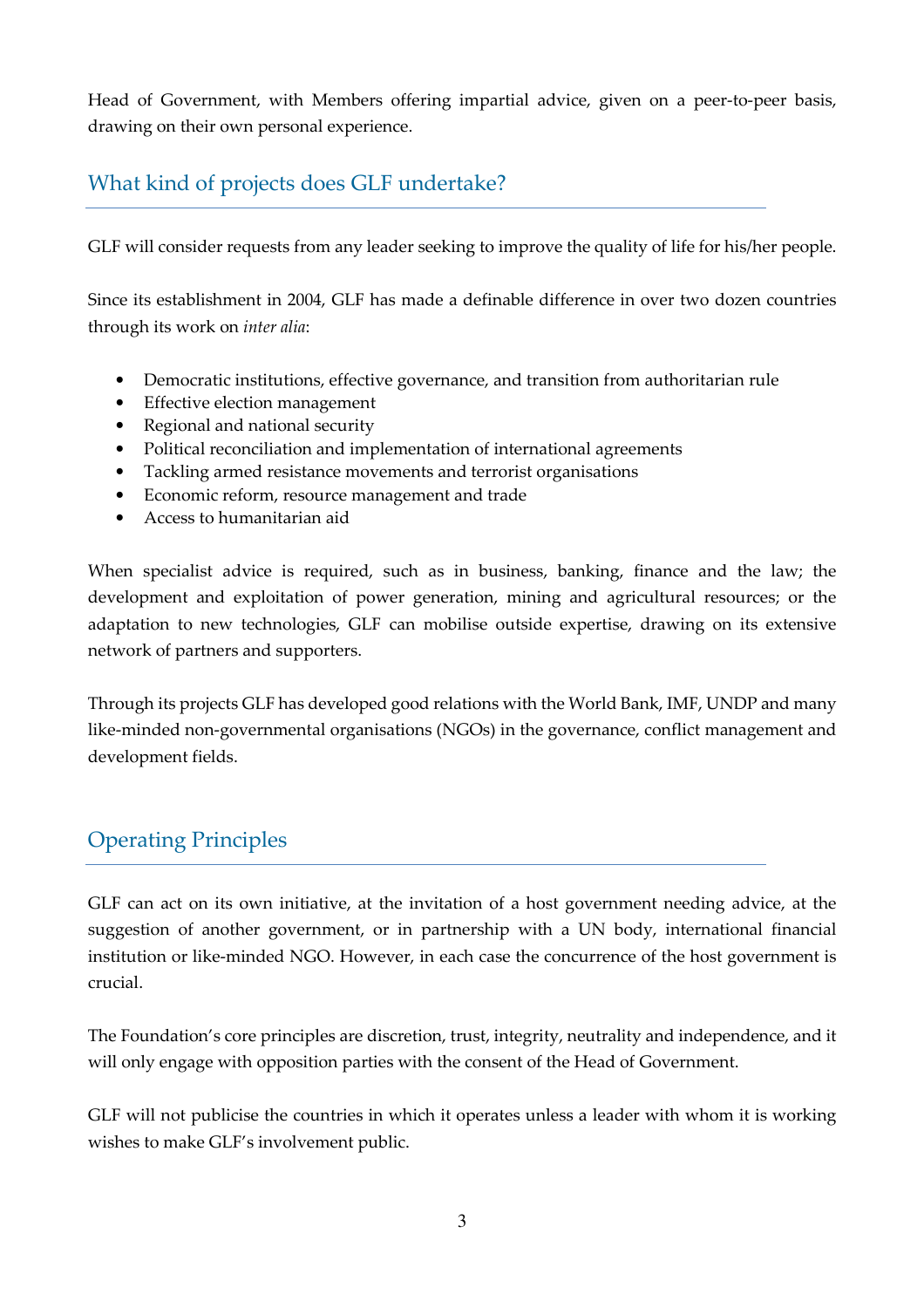## GLF Members

| M. Hamid Ansari        | India, Vice President 2007-17, Ambassador to the UN 1993-95                                                |
|------------------------|------------------------------------------------------------------------------------------------------------|
| Barbara Barrett        | USA, Secretary of the Air Force 2019-21, Ambassador to Finland<br>2008-09                                  |
| Carl Bildt             | Sweden, Prime Minister 1991-94, Foreign Minister 2006-14,                                                  |
|                        | UN Special Envoy to the Balkans 1999-01                                                                    |
| Lakhdar Brahimi        | Algeria, Foreign Minister 1991-93, Special Adviser to the UN                                               |
|                        | Secretary General 2004-05, UN and Arab League Special Envoy to<br>Syria 2012-14                            |
| John Bruton            | Ireland, Prime Minister 1994-97, EU Ambassador to the United<br><b>States 2004-09</b>                      |
| Micheline Calmy-Rey    | Switzerland, President of the Swiss Confederation 2007 and 2011,                                           |
|                        | Head of the Department of Foreign Affairs 2003-11                                                          |
| Hikmet Çetin           | Turkey, Deputy Prime Minister 1978-79 & 1995, Foreign Minister,<br>1991-94                                 |
| Lynda Chalker          | UK, Minister of Overseas Development 1989-97                                                               |
| Helen Clark (Chair)    | New Zealand, Prime Minister, 1999-08, Administrator of the<br><b>UNDP 2009-17</b>                          |
| Joe Clark              | Canada, Prime Minister 1979-80, Secretary of State for External<br>Affairs 1984-1991                       |
| <b>Chester Crocker</b> | USA, Assistant Secretary of State for African Affairs 1981-89                                              |
| Marzuki Darusman       | Indonesia, Attorney General 1999-01, UN Special Rapporteur                                                 |
|                        | Democratic People's Republic of Korea (DPRK) 2010-16                                                       |
| Alvaro de Soto         | Peru, UN Under-Secretary-General 1999-07                                                                   |
| Mohamed ElBaradei      | Egypt, Director General, International Atomic Energy Agency 1997-<br>09, Interim Vice President 2013       |
| Amara Essay            | Côte d'Ivoire, Foreign Minister, 1990-00, Secretary General OAU<br>2001-02, Chairman AU Commission 2002-03 |
| Gareth Evans           | Australia, Foreign Minister 1988-96,                                                                       |
|                        | President and CEO of the International Crisis Group 2000-09                                                |
| Vicente Fox            | Mexico, President 2000-06                                                                                  |
| Louise Fréchette       | Canada, UN Deputy Secretary-General 1998-06                                                                |
| Lawrence Gonzi         | Malta, Prime Minister 2004-13, Minister of Finance 2004-08 and                                             |
|                        | Minister of Social Policy 1998-04                                                                          |
| Enrique Iglesias       | Uruguay, Foreign Minister 1985-88, President of Inter-American                                             |
|                        | Development Bank 1988-05                                                                                   |
| Donald Kaberuka        | Rwanda, Finance Minister 1997-05, President of the African                                                 |
|                        | Development Bank 2005-15                                                                                   |
| John Kufuor            | Ghana, President 2001-09                                                                                   |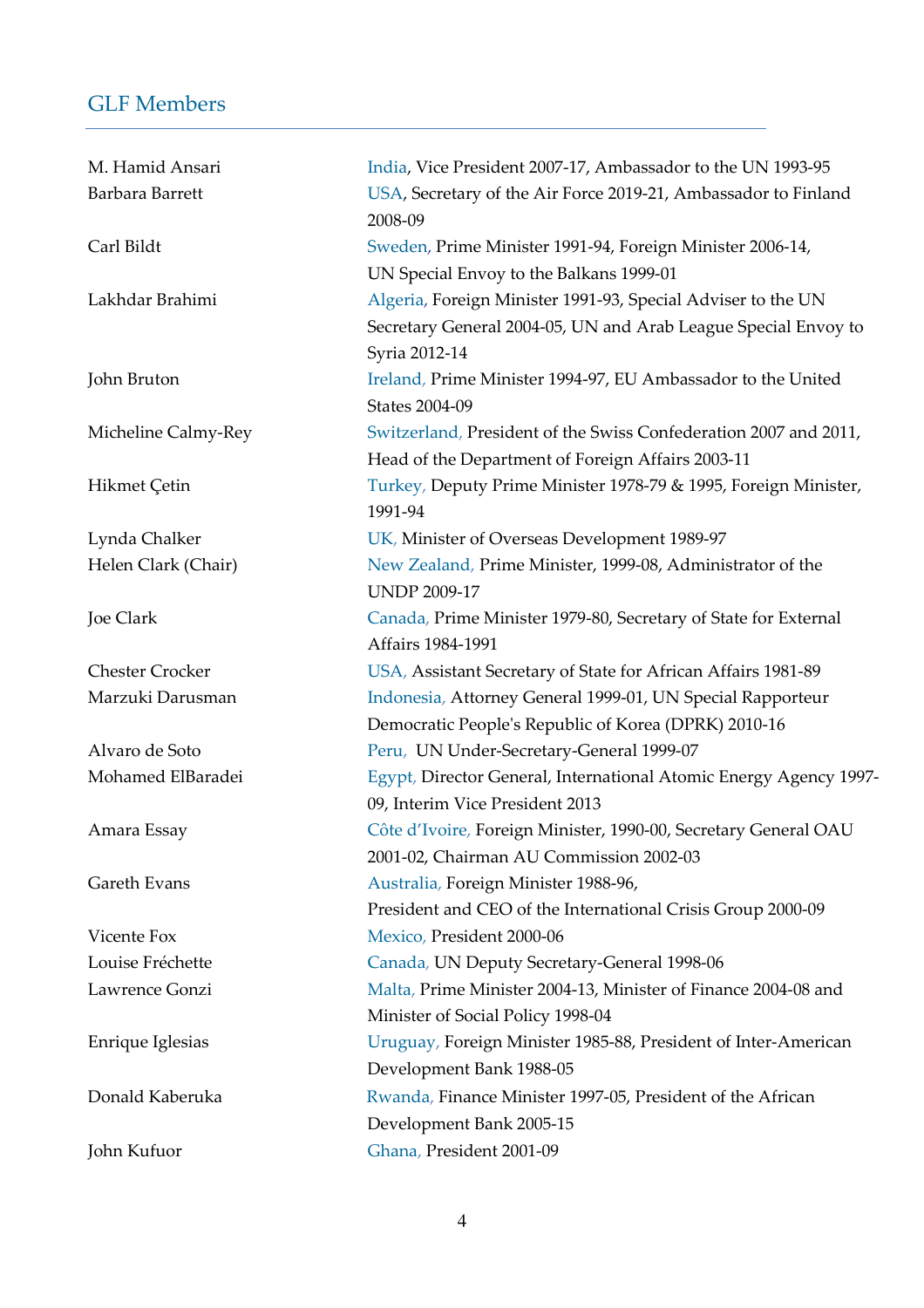Hervé Ladsous France, United Nations Under-Secretary-General for Peacekeeping Operations 2011-17 Ricardo Luna Peru, Minister of Foreign Affairs 2016-18 Donald McHenry USA, Ambassador to the UN 1979-81 Roelf Meyer South Africa, Minister of Defence 1991-2; Minister of Constitutional Affairs and Communication 1992-94; Minister of Constitutional Development and Provincial Affairs 1994-96 Festus Mogae Botswana, President 1998-08 Ana Palacio Spain, Foreign Minister 2002-04 Supachai Panitchpakdi Thailand, Secretary General UNCTAD 2005-13, Director General WTO 2002-05, Deputy Prime Minister 1997-03 P.J. Patterson Jamaica, Prime Minister 1992-06 Thomas Pickering USA, Under-Secretary of State for Political Affairs 1997-00, Ambassador to the UN 1989-92 Jean-Pierre Raffarin France, Prime Minister 2002-05 Fidel Valdez Ramos The Philippines, President 1992-98 George Robertson UK, Secretary General NATO 1999-04, Secretary of State for Defence 1997-99 Kevin Rudd Australia, Prime Minister 2007-10, 2013, Foreign Minister 2010-12 Ghassan Salamé Lebanon, Lebanon, Minister of Culture, 2000-03, Senior Advisor to the UN Secretary-General 2003-06 Salim Ahmed Salim Tanzania, Prime Minister 1984-85, Secretary General OAU 1989-01 Wolfgang Schüssel Austria, Federal Chancellor 2000-07, Foreign Minister 1995-00 Helle Thorning Schmidt Denmark, Prime Minister, 2011-2015 Ellen Johnson Sirleaf Liberia, President 2006-18 Javier Solana Spain, Secretary General Council of European Union 1999-09, Secretary General NATO 1995-99, Foreign Minister 1992-95 Eduardo Stein Guatemala, Vice President 2004-08, Foreign Minister 1996-00 Cassam Uteem Mauritius, President 1992-02 Vaira Vīķe-Freiberga Latvia, President 1999-07 Kaspar Villiger Switzerland, President of the Swiss Confederation 1995 & 2002, Minister of Defence 1989-95, Minister of Finance 1996-03

**MEMBER EMERITUS** *(in recognition of contribution to the Foundation)* 

Hans van den Broek The Netherlands, Foreign Minister 1982-93, Member European Commission 1993-99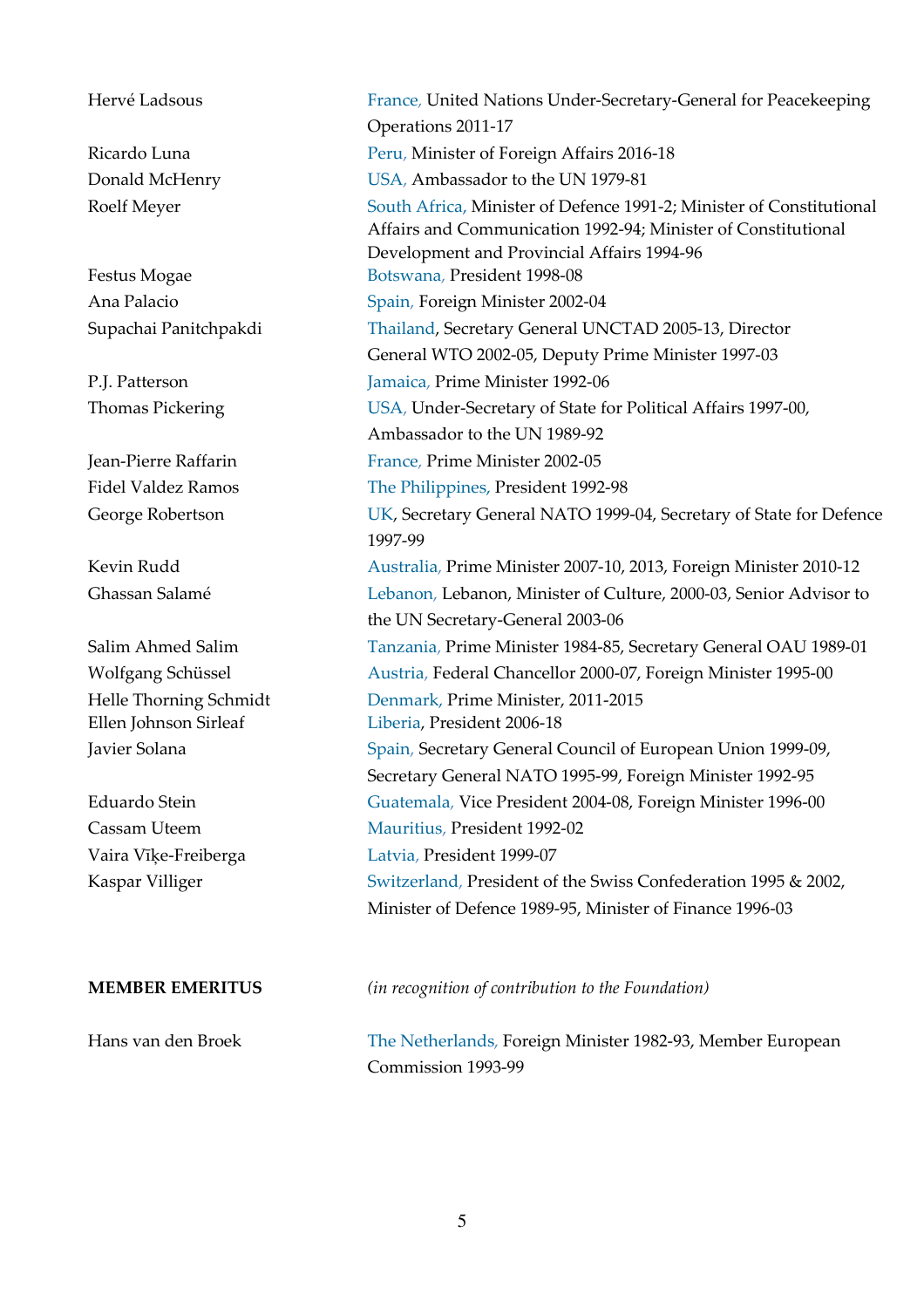## How is GLF financed?

GLF is an independent, not-for-profit foundation, funded by corporations, foundations and private individuals. Those who donate above a minimum level are invited to join the GLF International Council.

GLF seeks to recover direct project costs from host governments and has previously received project funding from UNDP, the governments of Canada, Ireland, Finland and Switzerland, the Ford Foundation, the Netherlands Institute for Multiparty Democracy and the Community of Democracies.

GLF exercises careful judgement to ensure that it does not receive funds from any source which may damage its reputation for probity or its need to preserve the confidentiality and objectivity of its operations. To protect its independence, GLF will not accept support from any one source of more than 10% of its operating budget in any one year.

Members of the International Council can be as active as they wish; the group does not meet formally nor make collective decisions but may be consulted individually, by the CEO and Projects Director of GLF. Members of the International Council are invited to GLF's Annual Meetings where they can actively contribute their specialist knowledge to the Foundation's strategic direction, share their experience from the private sector, and participate in the discussions on GLF's possible contributions to the solution of complex problems.

## List of International Council Members

#### **Companies**

| AIB                   | AIG                    | Al Dabbagh Group           |
|-----------------------|------------------------|----------------------------|
| Anglo American        | <b>Barrick</b>         | <b>Birchcliff Energy</b>   |
| <b>BAT</b>            | <b>BDO</b>             | <b>BP</b>                  |
| <b>BRICS Access</b>   | Cape Classics          | Chevron                    |
| The D Group           | Groupe Filatex         | <b>HSBC Holdings Group</b> |
| <b>INEOS</b>          | L'Huguenot Vineyards   | Keelings                   |
| <b>KPMG</b>           | Lombard Odier          | Man Capital                |
| McKinsey & Company    | Meridiam SAS           | Mocoh                      |
| Ninety One            | Nutrien                | Orange                     |
| Pallinghurst Advisors | PricewaterhouseCoopers | Prudential                 |
| R9B                   | Redington              | Rokos Capital Management   |
| Saidler & Co          | Schroder & Co Bank     | Sky                        |
| <b>Siemens</b>        | Tilder                 | <b>UBS</b>                 |
|                       |                        |                            |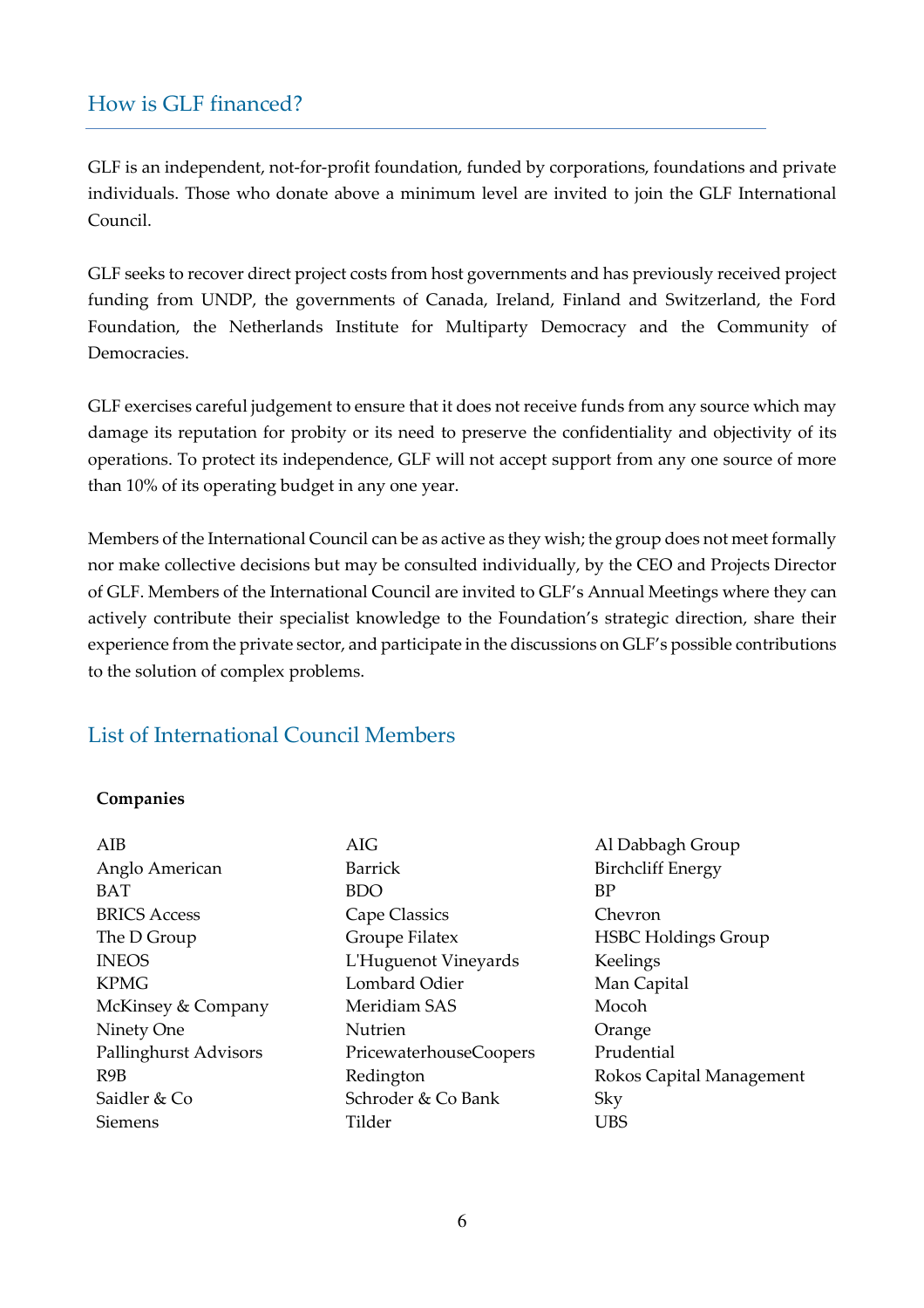#### **Foundations**

| Benjamin Slome Charitable    | <b>Blavatnik Family Foundation</b> | <b>Bloomberg Philanthropies</b> |
|------------------------------|------------------------------------|---------------------------------|
| Foundation                   |                                    |                                 |
| David & Elaine Potter        | Garfield Weston Foundation         | Goergen Foundation              |
| Foundation                   |                                    |                                 |
| Hassenfeld Family Foundation | Hintze Family Charitable           | Lodestar Foundation             |
|                              | Foundation                         |                                 |
| Mordaunt Foundation          | <b>Owls Cooperative</b>            | Pears Foundation                |
| Sarah and Ross Perot Jr      | <b>Stern Stewart Institute</b>     | Wilson Foundation               |
| Foundation                   |                                    |                                 |

#### **Individuals**

| Josef Ackermann        | John Anderson            | Lord Ashcroft              |
|------------------------|--------------------------|----------------------------|
| Barbara Barrett        | <b>Bill Benz</b>         | Sir Victor Blank           |
| Stephen Brenninkmeijer | Daryl and Christy Burton | Sir Andrew Cook            |
| Jeffrey Cunningham     | Benjamin Curley          | David Dangoor              |
| <b>Sir Mick Davis</b>  | Geoffrey de Jager        | David and Carol Eaton      |
| Jan-Hendrik Erasmus    | Lord Farmer              | Raphael and Fiona Geminder |
| David Grose            | Ian Hannam               | Alan Hassenfeld            |
| Leo Hindery, Jr.       | Neville Isdell           | Annalisa Jenkins           |
| M. Albin Jubitz, Jr.   | Natie Kirsh              | Lord Laidlaw               |
| Katie Lincoln          | Margarita Louis-Dreyfus  | Lord Lupton                |
| David Miller           | Alexander Moczarski      | Ronnie Ntuli               |
| Shabir Randeree        | Sean and Sarah Reynolds  | Sir Simon Robertson        |
| Sir Simon Robey        | Xavier Rolet             | Eliane & Jacques Rossier   |
| Wayne Safro            | Jeffrey Schoenfeld       | Joachim Schoss             |
| Mark Shuttleworth      | Analjit Singh            | Guy Spier                  |
| Martin Steinmeyer      | Haldun and Nihal Tashman | Lord Verjee                |
| Kathleen Wade          | Chris Wiscarson          |                            |

## How is GLF governed?

GLF is governed by a Board of Directors (appointed by GLF Members) and a small Secretariat based in London which is responsible for the coordination of the organisation's activities.

GLF is registered in the Canton of Berne, Switzerland. It has two associate Foundations: GLF (USA), a 501(c)(3) Foundation registered in Delaware, USA; and GLF (UK), a charity registered in England and Wales.